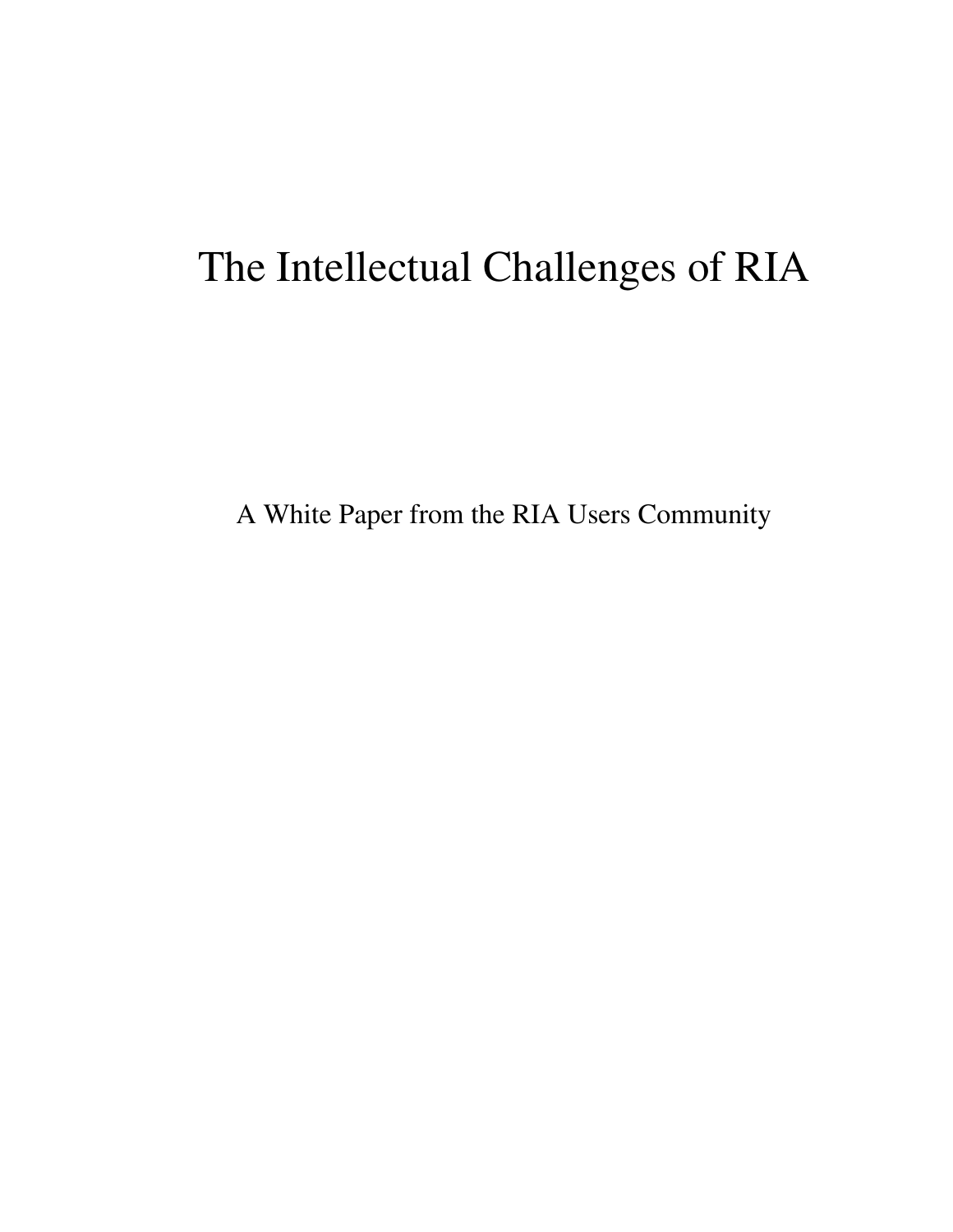### *Preface*

This White Paper emerged from discussions of a group of representatives of the RIA Users community with Dr. Raymond Orbach, Director of the DOE Office of Science, on November 19, 2002. Our aim is to briefly outline some of the major scientific and intellectual themes underlying RIA research, with an emphasis on those that relate to important challenges and thrusts that cut across the disciplines of modern science. We have made no attempt to repeat the more detailed and exotic-nucleus-specific discussions already described in a number of previous White Papers from the RIA community. Most of these documents, including the RIA Physics White Paper prepared in conjunction with the 2002 DOE/NSF Long Range Plan for Nuclear Science, may be found on the new RIA website, http://www.orau.org/ria. A number of people contributed to this White Paper, including the RIA representatives listed on the last page, as well as George Bertsch (U. Washington), Aurel Bulgac (U. Washington), David Dean (ORNL), Stefan Frauendorf (Notre Dame), Stuart Freedman (U. California, Berkeley), Erich Ormand LLNL), Thomas Papenbrock (ORNL), and Stuart Pittel (U. Delaware, Bartol). We are grateful to all those who helped in the preparation of this White Paper.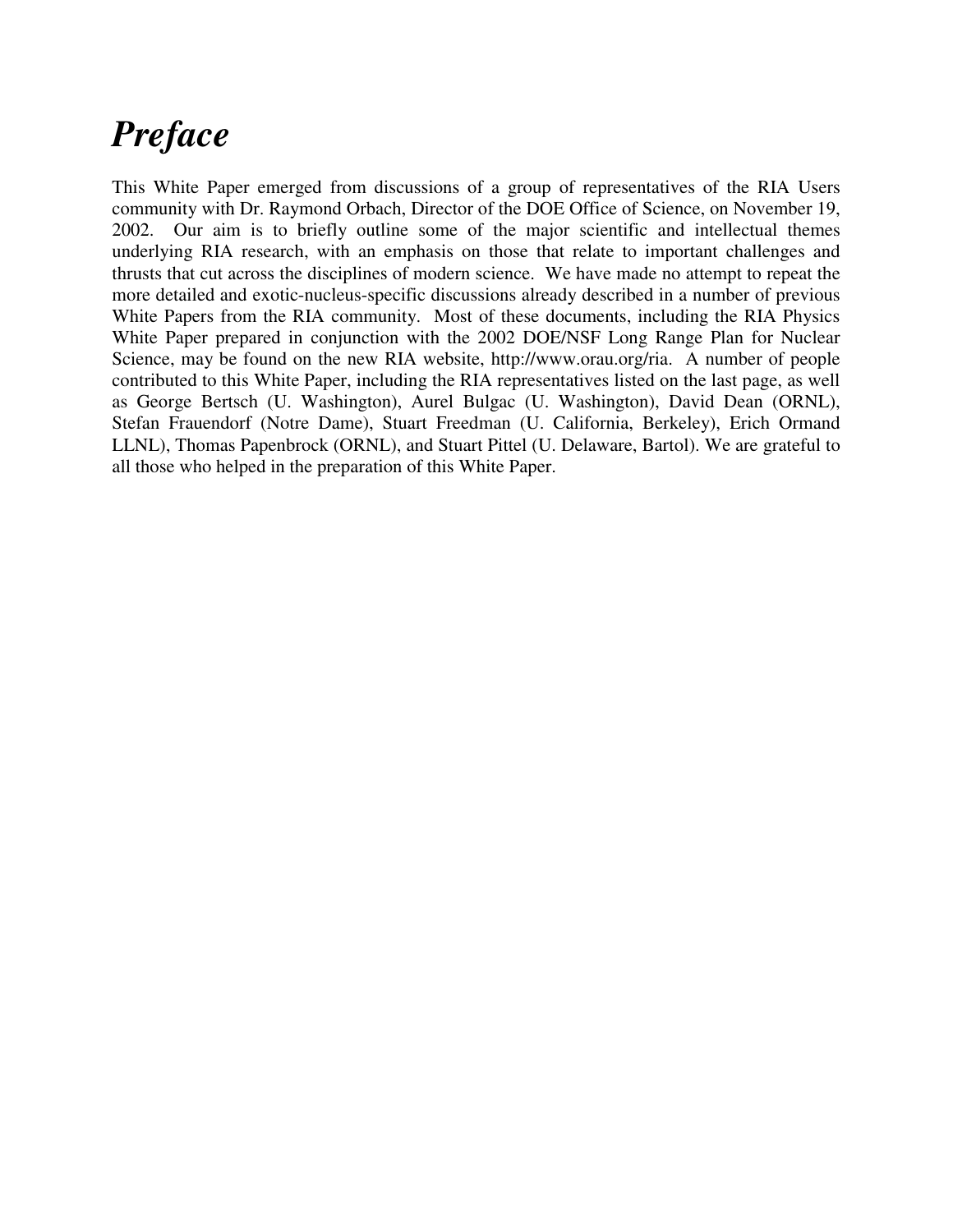# *I. Introduction*

RIA-based science is extremely broad and diverse. It spans the gamut from nuclear structure to astrophysics, tests of fundamental laws of nature, and myriad applications. Nevertheless, it is characterized by several encompassing themes that reflect the major challenges facing modern science today, and it has deep links to many other fields. In this Introduction, we will briefly touch on these themes and relate them to specific areas of RIA research. The sections that follow will be couched in terms of this framework.

The study of exotic nuclei opens new opportunities, excitement, and challenges. The opportunities arise because we now (with RIA) will have the ability to select specific nuclei from a greatly enhanced "gene pool" in order to isolate and/or amplify specific interactions, nucleonic correlations, excitation modes, and symmetries. The challenges and the excitement arise because exotic nuclei will present new and radically different manifestations of nucleonic matter that arise near the bounds of nuclear existence, where the special features of weakly bound, quantal systems come into prominence, and because these nuclei are key to understanding the cosmos. We already see glimpses of the exciting physics, for example, in the appearance of Borromean halo nuclei, and in the breakdown of the long cherished magic numbers as benchmarks for structural evolution, but a much broader range of new phenomena is expected to emerge beyond the present limits of experimental accessibility.

#### *How Complex Systems Emerge from Simple Ingredients*

The world around us, ranging from microscopic matter to the cosmos, seems, and often is, incredibly complex. Yet it is constructed from a small number of entities that obey simple physical laws and interact with only a small number of forces. It is a remarkable achievement and an on-going challenge of modern science to understand the immense diversity of nature in terms of elemental particles, a set of conservation laws (energy, angular momentum, and the like), four forces and a framework of fundamental physical Principles (the laws of quantum mechanics, quantum statistics, and the like).

The atomic nucleus is a finite, 2-fluid (protons and neutrons) many-body laboratory that manifests this challenge in unique ways. With RIA, we will have the capability to specify, control, and vary precisely the number of nucleonic bodies over wide ranges so that we can study, not only the structure of individual nuclei, but the evolution of that structure across the nuclear chart. The goal of nuclear physics with RIA is to achieve a comprehensive, unified theory of nuclear structure across the entire nuclear landscape.

#### *Simplicities and Regularities in Complex Systems*

Despite the complexity of nucleonic matter, the nuclear systems that emerge display astonishing regularities and simple excitation patterns, at least in those systems near stability that have been accessible to date.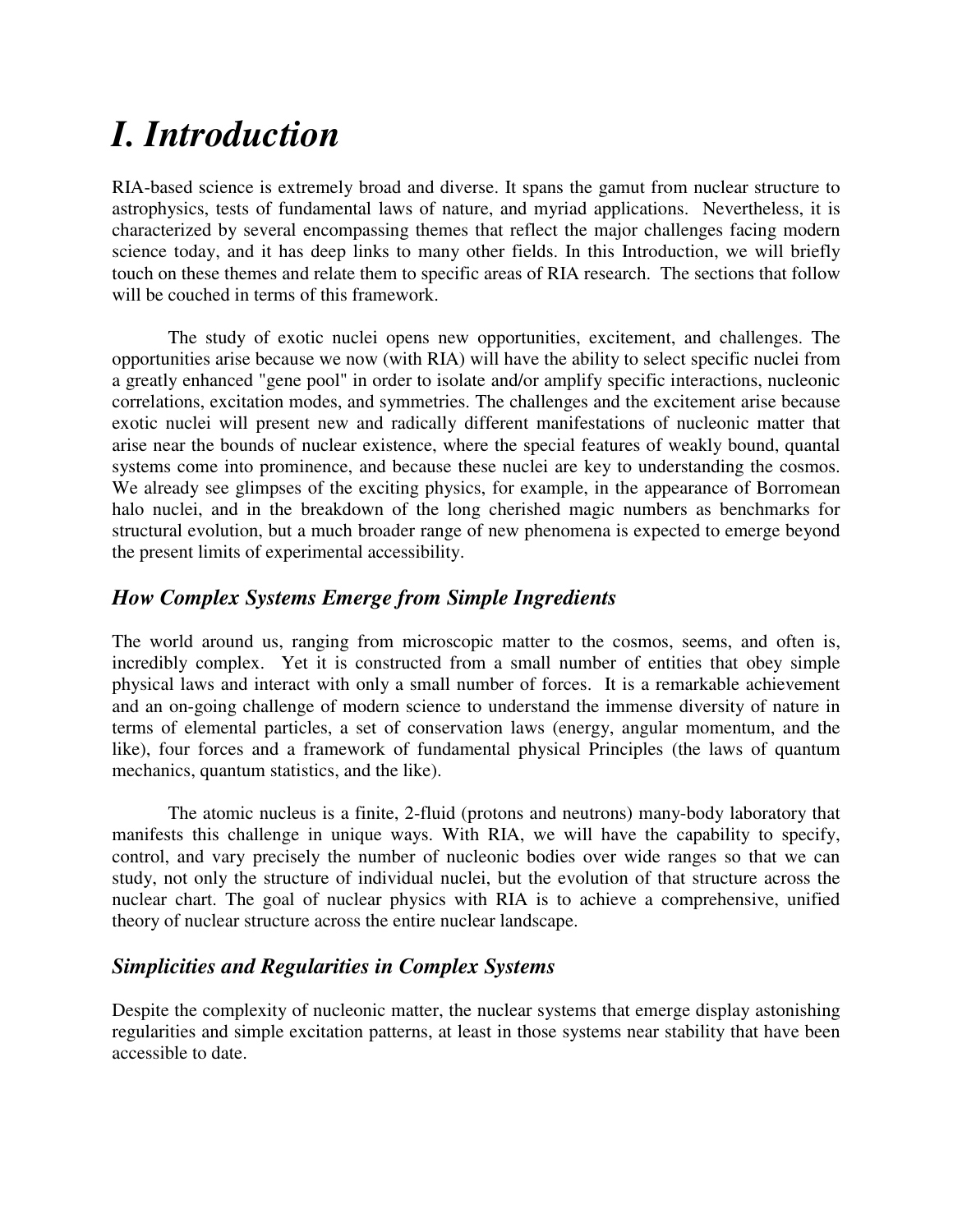This brings us to the second principle theme and challenge, namely, understanding how such complex nuclear systems, with up to hundreds of interacting nucleons, can display these elegant simplicities. This challenge is nothing less than the elucidation of paradigms of structure that allow the classification of wide varieties of nuclei under the umbrella of a single unified conceptual framework. These paradigms often involve a geometrical perspective on structure and therefore lend themselves to the concept of symmetries and, especially, dynamical symmetries, and even supersymmetries. In weakly bound systems the dramatic changes in nuclear structure may lead to entirely different manifestations of symmetries in nuclei and possibly to the emergence of new symmetries and new structural paradigms. With RIA we will, for the first time, have broad access to this physics.

*Note that these first two themes are beautifully complementary near-mirror images of each other: how can complex systems be constructed from basic ingredients, and how can the resulting complex many-body systems display such elegant regularities and symmetries.* 

#### *Understanding the Nature of the Physical Universe*

Clearly, one of the goals of modern science is to understand the nature of the physical universe. Here, nuclear physics, and in particular nuclear structure, plays an especially central role, since so much of the energy generation in stars involves the release of nuclear energy, either through fusion or fission processes, or in radioactive decay. All of the nucleosynthesis of the elements in our world (and ourselves) involves nuclear reactions. Given the temperatures and particle densities in stellar objects and in cataclysmic stellar explosions, these reactions often occur in unstable nuclei. This makes a facility such as RIA critical to advancing our understanding in this field. This is also an area of optimal cross fertilization between disciplines—optical (especially modern satellite) observational astronomy on the one hand, provides windows of observation for celestial phenomena originating in nuclear processes, while RIA provides the tool for the terrestrial study of the nuclear reactions that drive these events. The link between RIA physics and astrophysics runs even deeper than this since the study of neutron rich nuclei provides the tools for understanding the properties of such important objects as neutron stars, and the physics of nuclear phase evolution in the realm of extreme densities.

#### *Testing Fundamental Laws of Physics*

The idea of being able to select specific nuclei to isolate and enhance particular effects is central to the role RIA will play in testing fundamental laws of physics. The ability to access long sequences of isotopes is crucial to eliminating sources of theoretical uncertainty in carrying out these tests. Moreover, often specific nuclei, such as the rare examples with octupole deformed (pear) shapes, enhance certain sought-after effects, such as violations of time reversal symmetry.

It is interesting that two such very different frontiers of RIA research as the stability of the heavy elements and tests of fundamental symmetries both depend on inherently nuclear structure effects, specifically, the non-uniform distribution of single particle levels which has its origin in geometric symmetries of classical orbits.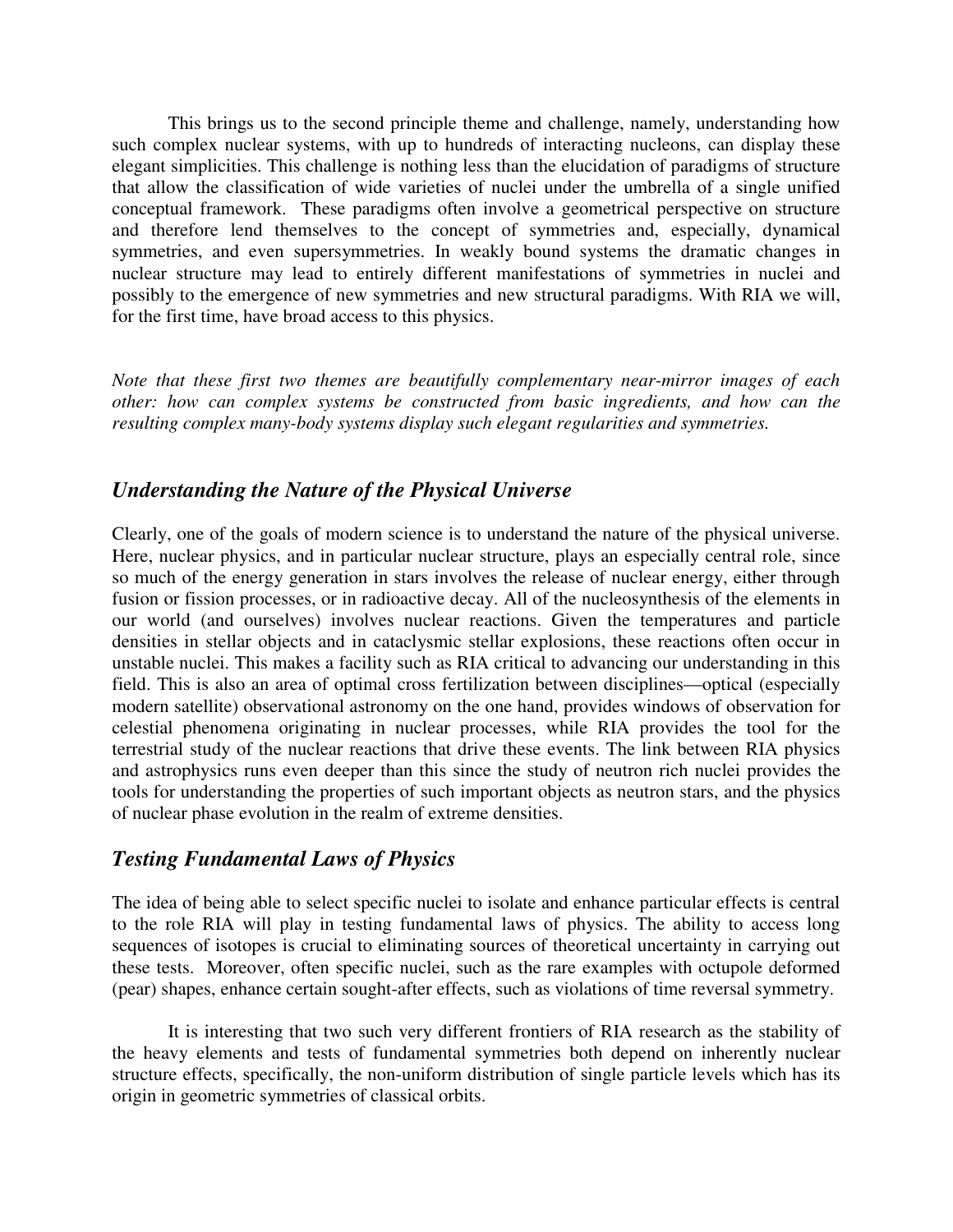#### *Interdisciplinary Aspects*

In the past, nuclear physics has often borrowed from other fields of physics. The concepts of the mean field and the importance of pairing are two examples, as are techniques such as the BCS formalism and the RPA approach to the microscopic understanding of collective modes. Now the flow of interdisciplinary cross fertilization proceeds actively in both directions. In recent years, ideas from nuclear physics have found applications in other mesoscopic systems such as quantum dots, metallic clusters, and molecular systems, in astrophysical environments such as neutron stars, and in the exploitation of the concepts of dynamical symmetries and supersymmetries. After decades in which the disciplines of physics (and of science) have tended to diverge, there is a growing interlinkage between fields. Exploitation of this will surely enhance all disciplines. Discussions of interdisciplinary aspects of RIA science permeate this White Paper.

#### *Science for the Betterment of Mankind*

Finally, although not the focus of this particular White Paper, RIA will provide huge opportunities for potential applications of nuclear physics. Often, these applications rely, as above, on our ability to select specific nuclei with particular decay modes, half-lives, and energies. This is especially true in medical (diagnostic and therapeutic) applications, in waste management, and for National Security. In other fields (e.g., in condensed matter research) the availability of time-delayed (by radioactive decay) chemical changes in an implanted atom may be critical to enhancing the performance of electronic devices, or of rendering them feasible to begin with. A broad range of applications and numerous opportunities for future technical developments with RIA have been described in previous White Papers. Perhaps most importantly, RIA will also provide a superb venue for the important mission to educate and train the next generation of nuclear scientists, who will play key roles not only in basic research itself but in myriad allied fields.

*Worldwide, the study of exotic nuclei is in rapid advance. Major projects are planned or already underway in Europe and Japan. The field is vital and intensely active. Progress can be made, at a reduced level, of course, without RIA, but RIA stands alone, 1 – 2 orders of magnitude better than any existing, or ever envisioned, facility. RIA is, simply put, second to none. With RIA, the U.S. will maintain a world leadership position in nuclear physics for decades.* 

*Today nuclear structure and astrophysics find themselves on the threshold of the most exciting era in decades, perhaps ever. We are poised to make extraordinary advances and to achieve a perspective so much broader than we have today. To realize such progress, RIA is essential.*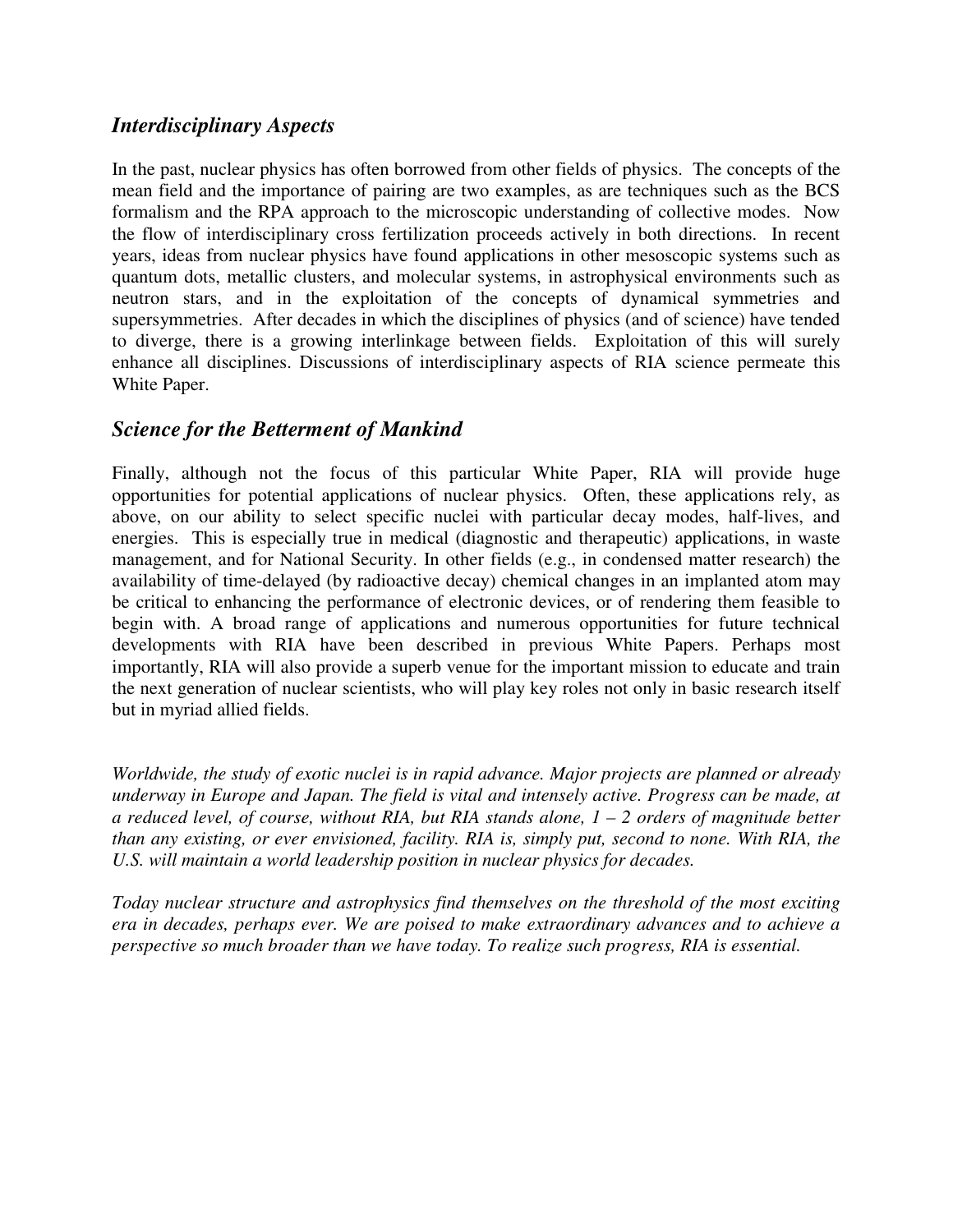## *II. Towards a Global Theory of the Nucleus— Understanding Complex Nuclear Systems*

Significant advances in microscopic modeling of nuclear structure have been made in recent years, due to both new algorithms and to the tremendous increase in computational power. The "*ab initio*" work on few-nucleon systems, based on the bare nucleon-nucleon interaction, augmented by a three-body force, already allows us to calculate the properties of nuclei with  $A \leq$ 12. For heavier nuclei, various shell model methods utilizing sophisticated truncation schemes have been very successful in predicting nuclear properties. The effective interactions developed in shell model studies can be used to understand the forces employed by the mean-field methods based on the density functional theory applied to heavy nuclei. By exploring connections between these models, nuclear theory aims to develop a unified description of the nucleus.

This theory program is an ambitious one, and it cannot be carried out without the stimulation of RIA. RIA will extend the knowledge of nuclear properties beyond the known chart of the nuclides toward the limits of existence of bound nuclei. The challenge to microscopic theory is to develop methodologies to reliably calculate and understand the origins of unknown properties of new physical systems, physical systems with the same ingredients as familiar ones but with totally new and different properties. Only with RIA will we have the new data to test theoretical predictions. Only with such data do we have a chance to develop a comprehensive nuclear theory.

In this White Paper, we will focus on just a few topics that have deep links to other areas of mesoscopic physics and, therefore, where advances in nuclear physics will have wide impact. The microscopic framework for understanding the structure of all but the lightest nuclei is the twin concept of the mean field and residual interactions. The former leads to the shell structure which is the cornerstone of nuclear structure, while the latter generates the correlations and collectivity that give such richness to nuclear phenomena. Research on exotic nuclei already in hand suggests that both concepts may face radical alteration far from stability and, therefore, that any global theory of the nucleus must embody this flexibility. Both concepts are also pervasive in many-body physics and therefore advances in one area contribute to those in others.

### *RIA as a Laboratory of Mesoscopic Physics*

The atomic nucleus is a complex fermionic system of particles interacting via an effective force strongly influenced by in-medium effects. It is small enough that the quantum nature of its constituents determines its properties but large enough that macroscopic features begin to evolve. Nuclei have been the traditional objects for studying mesoscopic phenomena. Now, additional mesoscopic systems have become available for study, such as clusters, grains, mesoscopic rings, quantum dots, atom condensates, and others. There are many topics common to these small aggregations: existence of shell structure and collective modes [*e.g*., vibrations in nuclei, molecules, and clusters; superconductivity in nuclei and grains, manifestations of largeamplitude collective motion (such as multidimensional tunneling, coexistence, and phase transitions), nonlinear phenomena and chaos, and dynamical symmetries].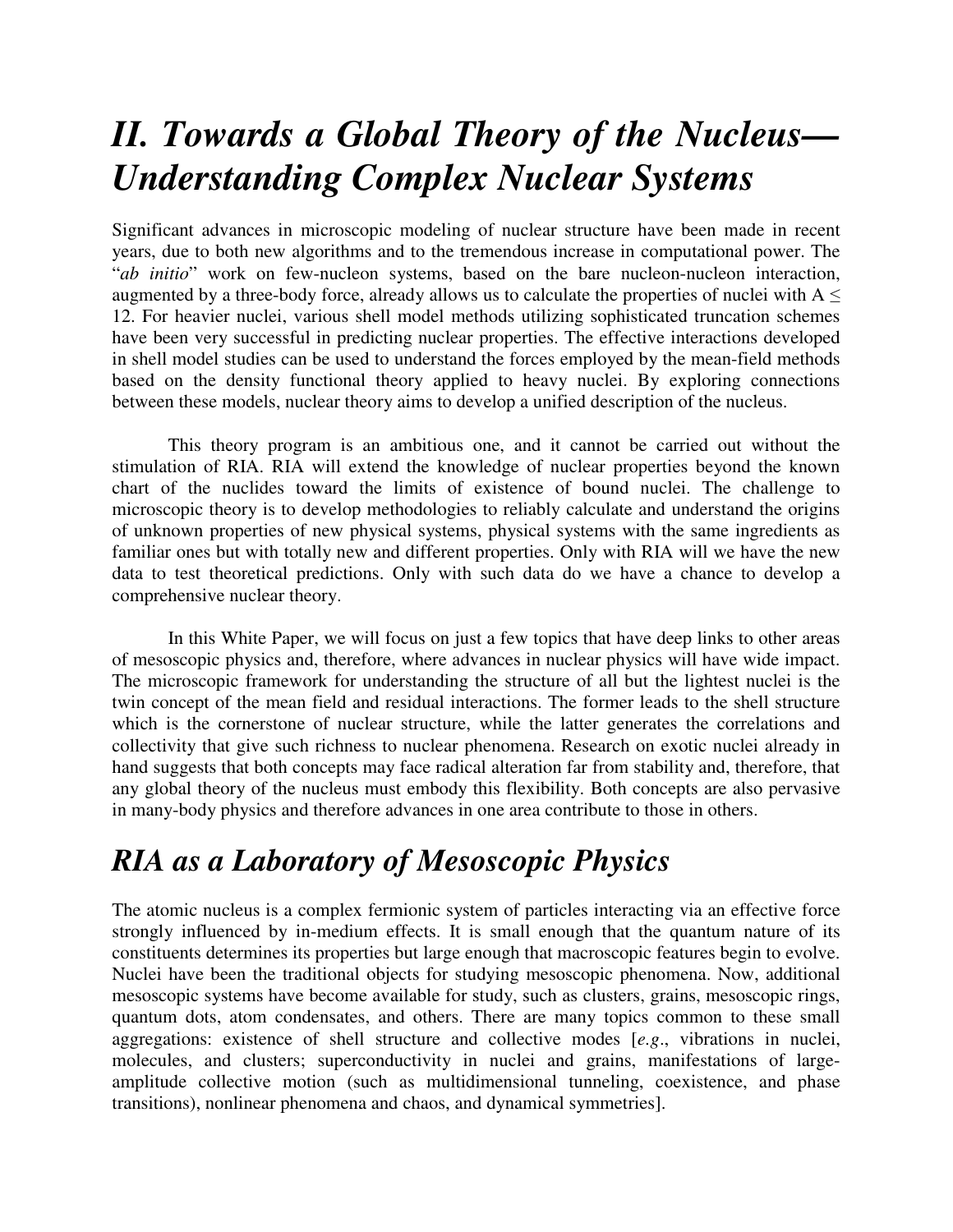#### *Femtostructures and Nanostructures*

There is intense research today on quantum nanostructures. These are grains, droplets or surface structures, which confine a number of electrons within a nanometer-size scale. Nuclei are femtostructures. All these small systems share common phenomena which appear on very different energy scales, the nuclear MeV, the molecular eV, and the solid-state meV scales.

As compared to the other mesoscopic systems, research with nuclei offers a number of advantages. The temperature is zero; the number of constituents is known; the effect of strong magnetic fields can be simulated by setting the nucleus into rapid rotation. Moreover, recent advances and breakthroughs in detector technology, coupled with decades of experience, provide a unique technological basis for further research. Since certain properties that can easily be measured in nuclei are hardly or not accessible for non-nuclear mesoscopic systems and vice versa, complementary studies are essential for understanding the underlying physics governing such systems.

A central and very general question is how the structure of a mesoscopic system develops with the number of constituents. In nuclear physics, this evolution is strongly mediated by the beautiful concept of shell structure. In nuclei, shell structure arises from basic aspects of the mean field and the effects of the Pauli Principle. Shell structure has also now been found in metallic clusters and quantum dots, and is key to understanding the structure of these systems. Figure 1 illustrates shell structure in both nuclei and atomic clusters.



**Fig. 1.** Experimental and calculated shell energies for nuclei (left) and sodium clusters (right) as a function of particle number (neutrons for nuclei and electrons for clusters). The sharp minima can be attributed to the presence of magic gaps.

Shell structure, once conceived as a robust characteristic of all nuclei, is now being recognized as a more fluid concept. The weakly bound diffuse outer realm of an exotic nucleus, for example, cannot support the same sharp-edged mean field that characterizes nuclei near stability. *RIA will extend our knowledge of near-drip line nuclei far more than any other facility.*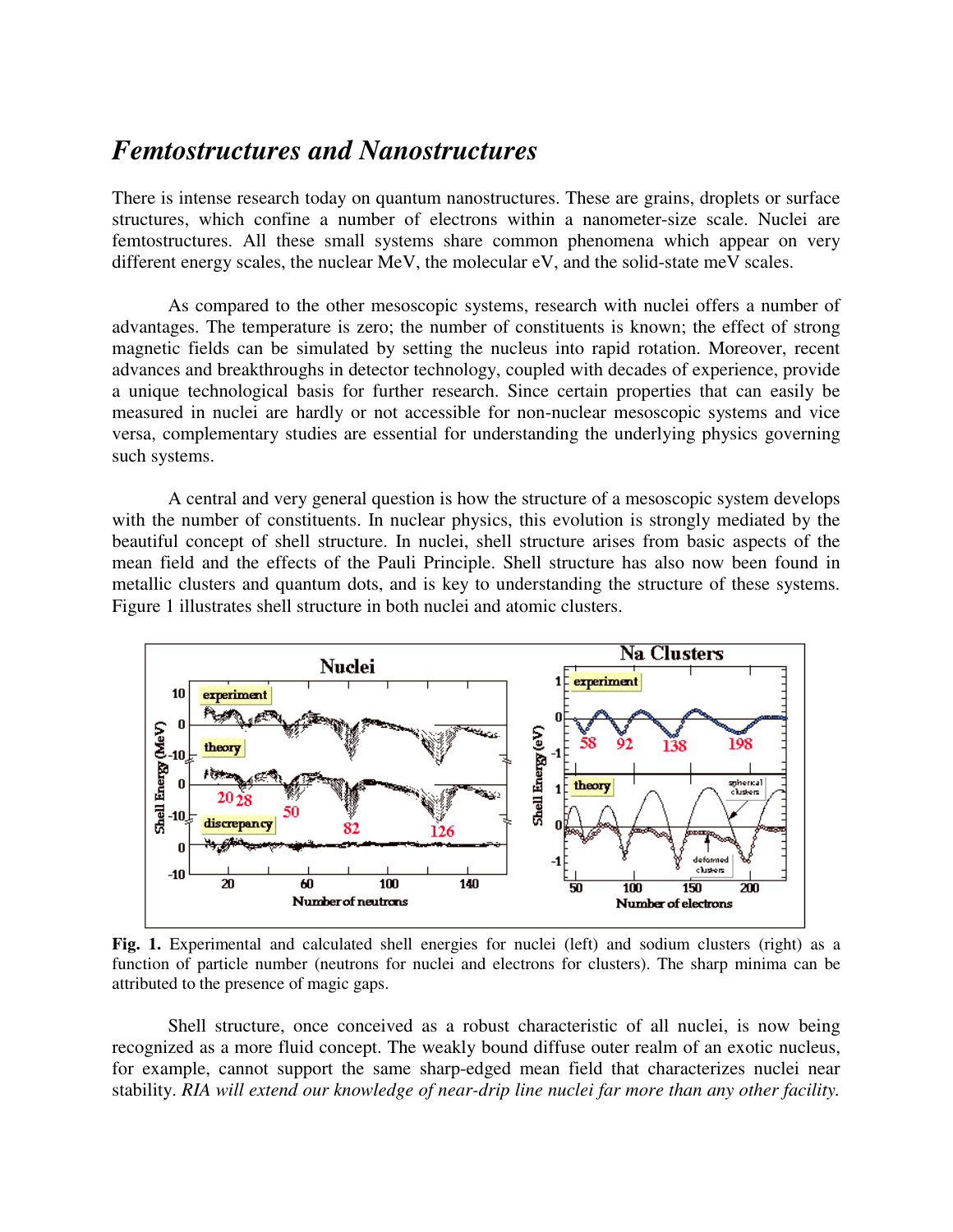*It is the key to probing how shell structure, shell gaps, and magicity evolve and to study the impact of these changes on nuclear structure.* Such changes also have large effects on nucleosynthetic processes (*e.g.,* r-process), which pass through extremely neutron-rich nuclei.

The evolution of nuclear structure with the number of nucleons, angular momentum, and temperature exhibits rapid changes, which are the counterpart, in these small systems, *of phase transitions in macroscopic materials*. These critical phenomena pose a great intellectual challenge: we are just beginning to understand their nature. It is essential to characterize the transition by appropriate parameters that are reflected by experimental signatures. Nuclear structure physics has already contributed in a crucial way to this vigorous field. With RIA, one can expect further important contributions that reach far beyond nuclear structure. One example, the powerful classification scheme of nuclear phases in terms of dynamical symmetries is discussed in the next section.

Nuclear structure also provides perspectives on spontaneous symmetry breaking. The breaking of spherical symmetry to produce nuclei with axial deformation manifests itself in rotational bands. The breaking of intrinsic reflection symmetry manifests itself in parity doubling: that is, the appearance of nearly degenerate states of opposite parity. Phenomena similar to the Jahn-Teller effect observed in molecules can be seen in nuclei, where the addition of a proton or a neutron lowers the symmetry of the adjacent even-even nucleus. It has been suggested that the concept of "chirality" used in molecular physics can be applied to nuclei. *Many symmetry breaking modes are rare in nuclei near stability. Hence, these phenomena can be studied in much greater depth with RIA.* 

Finally, another topic of great interest is the signatures of classical chaos in associated quantum systems. A nuclear physics theory (random matrix theory), developed in the 1950s and 1960s to explain the statistical properties of the compound nucleus in the regime of neutron resonances, is now used to describe the universality of quantum chaos. Other excellent examples of the interplay between chaotic and ordered motion in nuclei are the appearance of special excited nuclear states (symmetry scars) well characterized by specific quantum numbers, and the appearance of collectivity in the many-body system governed by random two-body interactions. The study of collective behavior, of its regular and chaotic aspects, is a domain where the unity and universality of all finite many-body systems are beautifully manifested.

### *Pairing*

Any attractive interaction between fermions at low temperatures generally leads to fermion pairing analogous to the Cooper pairing of electrons in superconducting metals. It is not surprising, therefore, that pairing lies at the heart of nuclear physics. It is present in finite nuclei and in the nuclear matter of neutron stars (nucleonic pairing), and it is believed to exist in the quark-gluon plasma (color superconductivity).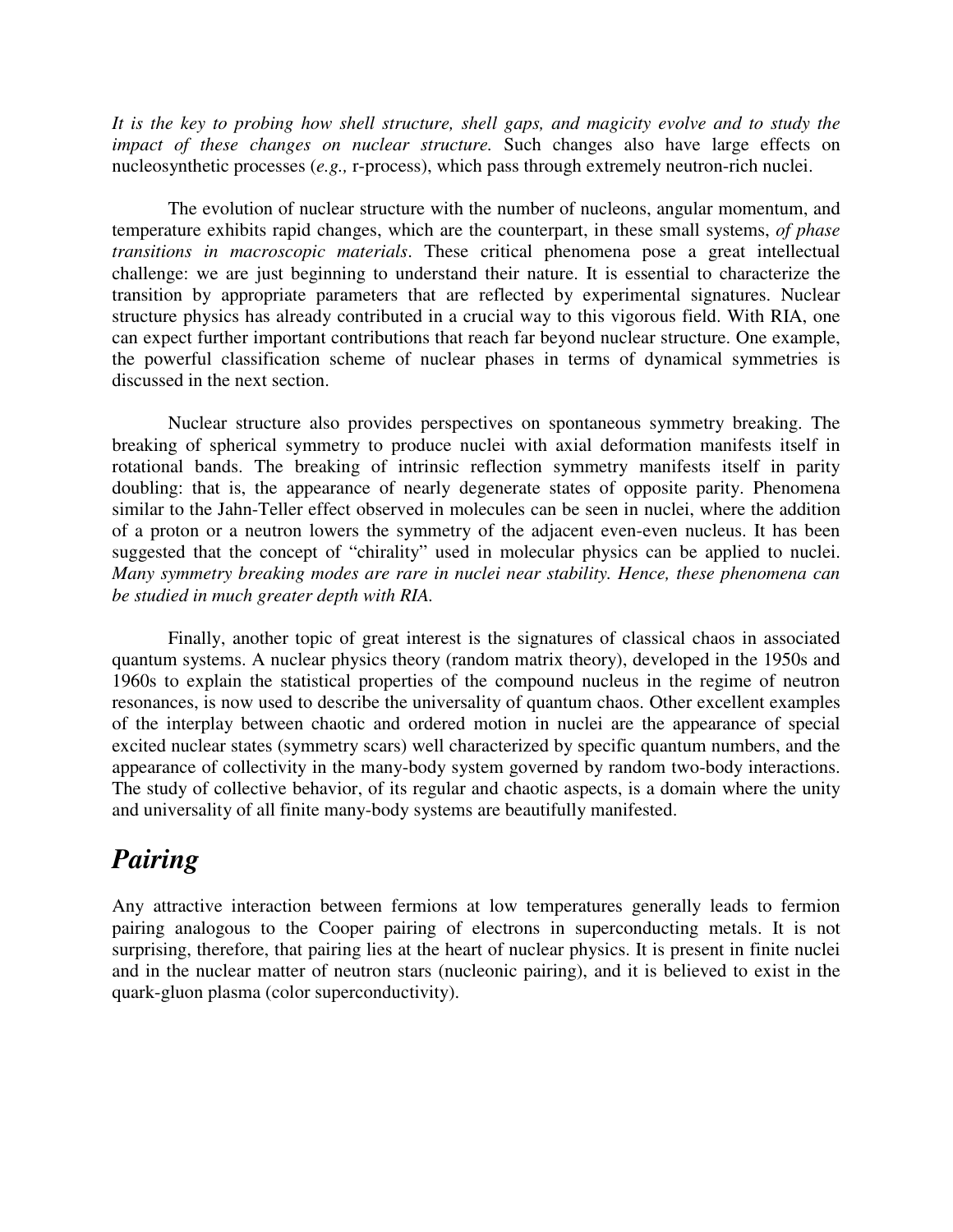

**Fig. 2.** Quasi-particle excitations in femto-and nano-structures. Left: Quasi-particle neutron spectrum of rotating <sup>160</sup>Yb as a function of rotational frequency ho calculated assuming neutron pairing gap  $\Delta_n=1$ MeV and quadrupole shape deformation  $\beta$ =0.25. Right: Measured electronic excitations in Al grains as functions of the external magnetic field.

While the concept of pairing was introduced to the study of atomic nuclei at a very early stage, there are many basic questions regarding this fundamental many-body mode which have not yet been answered, such as the microscopic origin of many-body pairing in finite nuclei (e.g., what part of the effective pairing interaction comes directly from the bare force and what part is induced).

*Exotic nuclei accessible with RIA will offer many new opportunities to study pairing, especially in systems with strong density variations.* Since the number of nucleons can be precisely controlled, nuclei are wonderful laboratories of many-body pairing at various regimes of the strength (one can probe dynamic and static aspects of pairing in different isotopes of the same element). Extremely neutron or proton rich nuclei can have different superconducting phases, characterized by nucleonic Cooper pairs carrying different isospin, spin, and total angular momentum. For example, while neutron and proton pairing fields are essentially independent in nuclei near stability, in proton rich nuclei, they may be coupled, leading to deuteron-like spin 1 pairs. The idea of such correlations between non-identical fermions may be special to nuclear physics, but spatially anisotropic (non-zero angular momentum) pairing fields are also discussed in the context of high- $T_c$  superconductivity.

The coherence length (the size of the Cooper pair) in atomic nuclei is much larger than the nuclear size. Nuclei used to be the only example of such a situation until very recently, when it became possible to study ultrasmall, nano-size Al grains. As in nuclei, superconducting grains exhibit the presence of the energy gap in the spectrum and they show the odd-even staggering of binding energies. Also, as seen in Fig. 2, in the presence of an external magnetic field, quasiparticle spectra of grains strongly resemble those of rotating nuclei.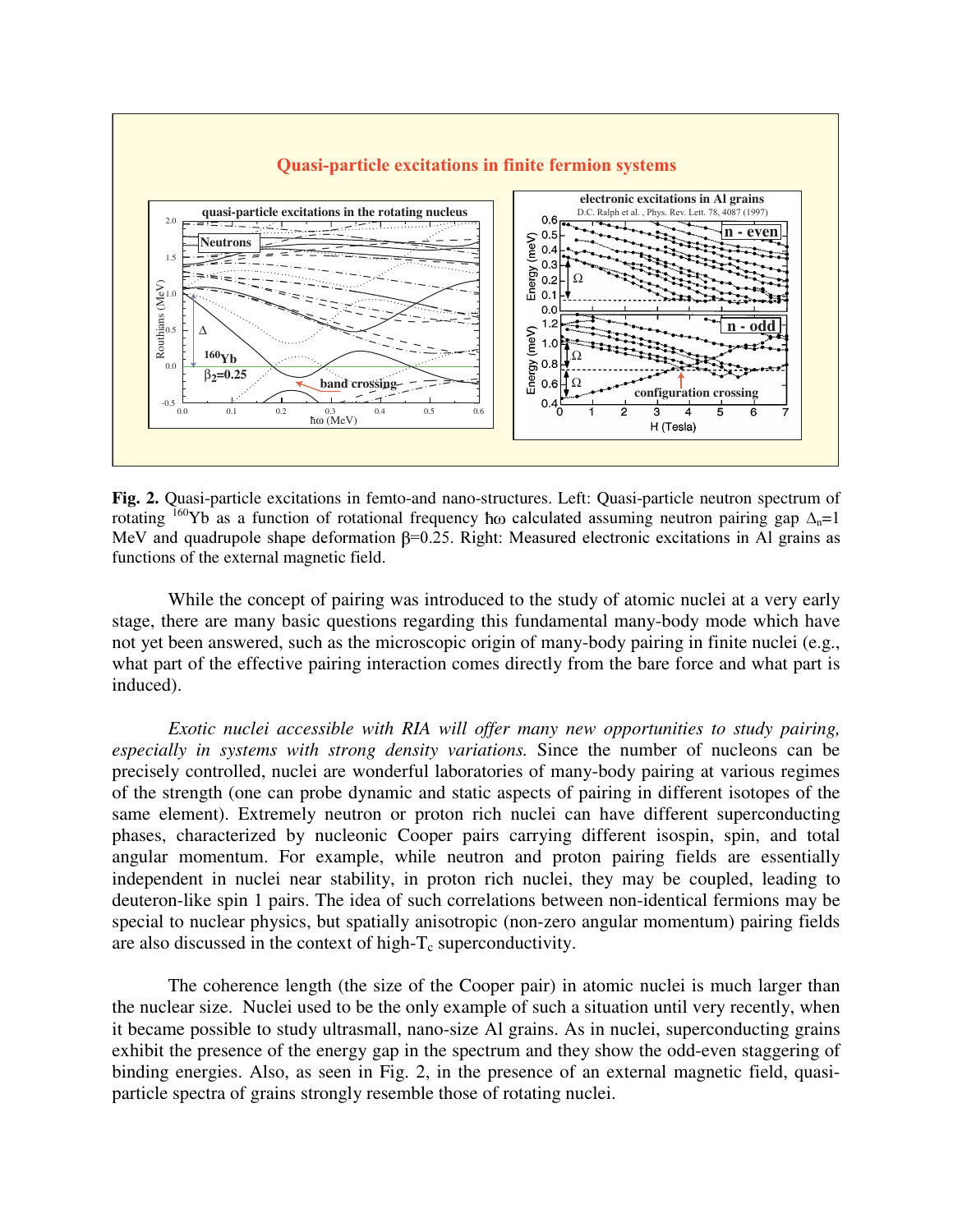Pairing can determine even the existence of a nucleus. A classic example is the chain of helium isotopes: the N-even nuclei  $4,6,8$ He are bound while the odd-N isotopes  $5,7$ He are not. Such an odd-even effect in nuclear binding energies is well known, but it is particularly important in drip line nuclei. Indeed, pairing in near-drip-line nuclei may take on such importance that single particle motion in a mean field is no longer a viable ansatz.

Another fascinating example of interplay between nuclear physics and other fields involves trapped cold Bose and Fermi gases. The relationship between Bose-Einstein condensation and superfluidity has been studied extensively in liquid helium, but it is only recently that it has been possible to examine it in condensates of dilute alkali metal vapors. A spectacular example is the so-called scissors mode in which the atomic cloud oscillates with respect to the symmetry axis of the confining potential (Fig. 3, right). Actually, this kind of angular oscillation was first introduced in the context of nuclear physics. If the nucleus is deformed, neutron and proton clouds can undergo orbital angular oscillations, which manifest themselves in characteristic collective magnetic excitations and their M1 decay (see Fig. 3, left). RIA will enable us to study a new form of scissors vibrations, namely, of the weakly bound neutron skin with respect to a well-bound deformed core in neutron-rich nuclei.



**Fig. 3.** Scissors modes in deformed superfluid nuclei (left), showing some of the energy and transition rate data supporting the concept, and a similar depiction of trapped Bose-Einstein condensate of  ${}^{87}Rb$ atoms (right).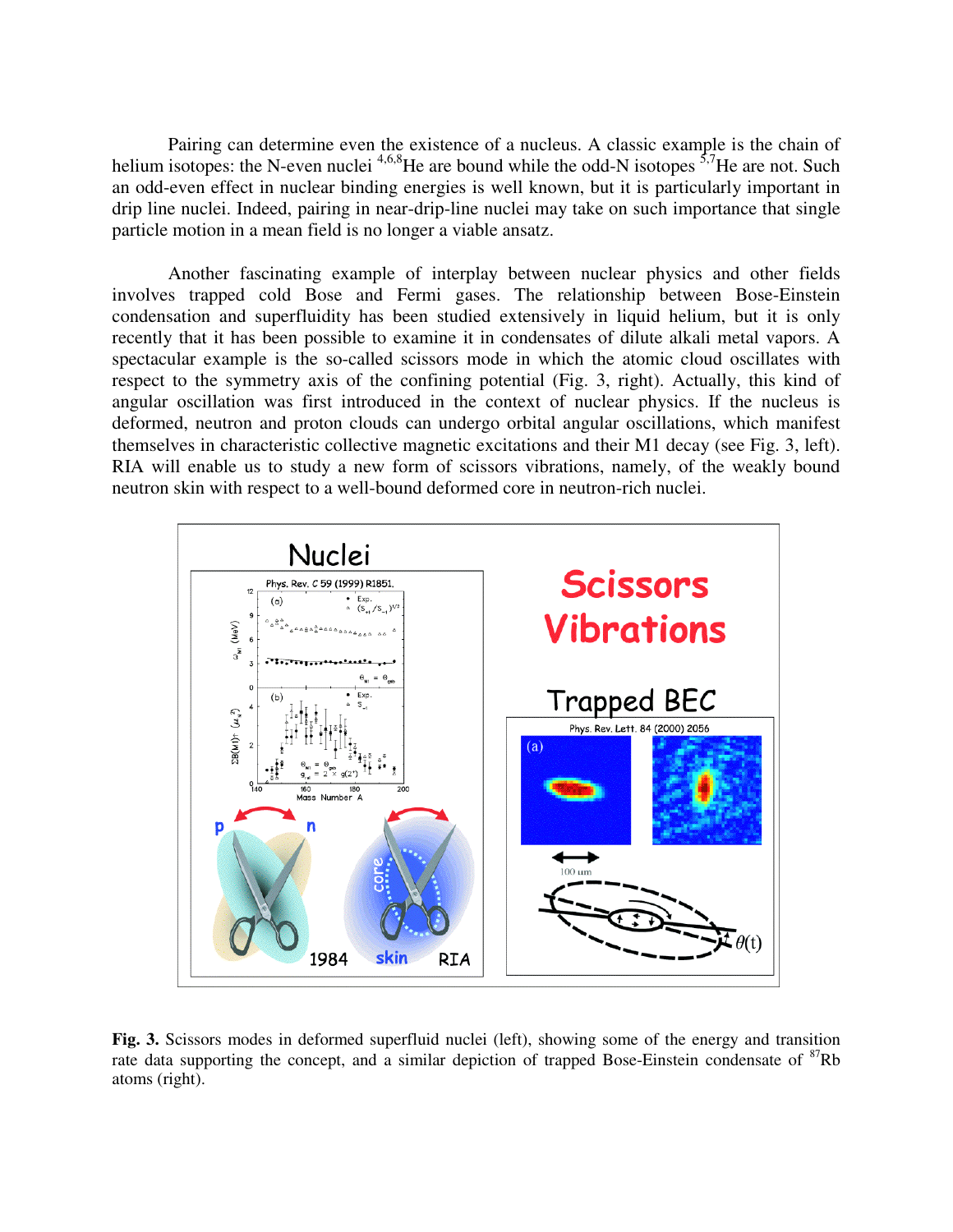# *III. Simplicity and Regularity in Nuclei: Symmetry Structure of Nucleonic Matter*

In science, as Einstein once said, "Everything should be made as simple as possible, but not simpler." In nuclear physics, while we hope to achieve a global microscopic theory of the nucleus (at least at the nucleonic level), it is important not only to be able to predict observables but also to understand as simply as possible the physical structure of nuclei that leads to the particular behavior of those observables. One very powerful approach is the concept of symmetries, in particular as manifested in the idea of dynamical symmetries, founded in a group theoretical basis. Often, solutions to physical problems originally obtained by numerical methods are later found to be obtainable almost by inspection once the underlying symmetry is recognized. Moreover, the concept of symmetry links diverse physical systems. Often, very disparate, seemingly unrelated, physical systems reveal deeply rooted similarities that are described by the same mathematical structure.

Symmetries have provided a remarkably simple and elegant understanding of the structure of atomic nuclei. However, the manifestations of such systems in nuclei have been limited to examples near the valley of stability. Since the physics of nuclei far from stability may be radically different (see previous section), completely new dynamical symmetries may occur or the manifestations and characteristic locus (in N, Z) of currently known dynamical symmetries may be greatly altered. *It will only be with the availability of the new nuclear species that can be accessed at RIA that we can hope to achieve a comprehensive understanding of the symmetry structure of atomic nuclei.* Moreover, as noted above, the ideas underlying these algebraic structures have wide applications throughout all of physics. Here we briefly comment on three classes of symmetries and their impact on our understanding of nuclei and other many-body systems.

### *Dynamical Symmetries*

Dynamical symmetries, are symmetries of the interactions. One of the best examples is that already known to Pauli in 1926 of the Coulomb interaction (which has a dynamical symmetry associated with the group of rotations in an abstract four dimensional space generated by the angular momentum and the Runge-Lenz vectors). The dynamical symmetry of the Coulomb interaction, O(4), produces the Bohr formula that is the cornerstone of our understanding of the hydrogen atom and of atomic physics.

Dynamical symmetries play a key role in nuclear physics, especially within the framework of the Interacting Boson Model. In this model, the collective structure of nuclei with even numbers of protons and neutrons can be described in terms of angular momentum 0 and 2 bosons (s and d bosons), envisioned as correlated pairs of fermions analogous to the Cooper pairs in an electron gas. This structure gives rise to a U(6) parent group and to dynamical symmetries  $U(5)$ ,  $SU(3)$  and  $O(6)$  corresponding to spherical vibrator nuclei, ellipsoidally deformed axially symmetric rotational nuclei, and axially asymmetric nuclei, respectively. Remarkably, empirical examples of nuclei closely manifesting each of these idealizations have been found. These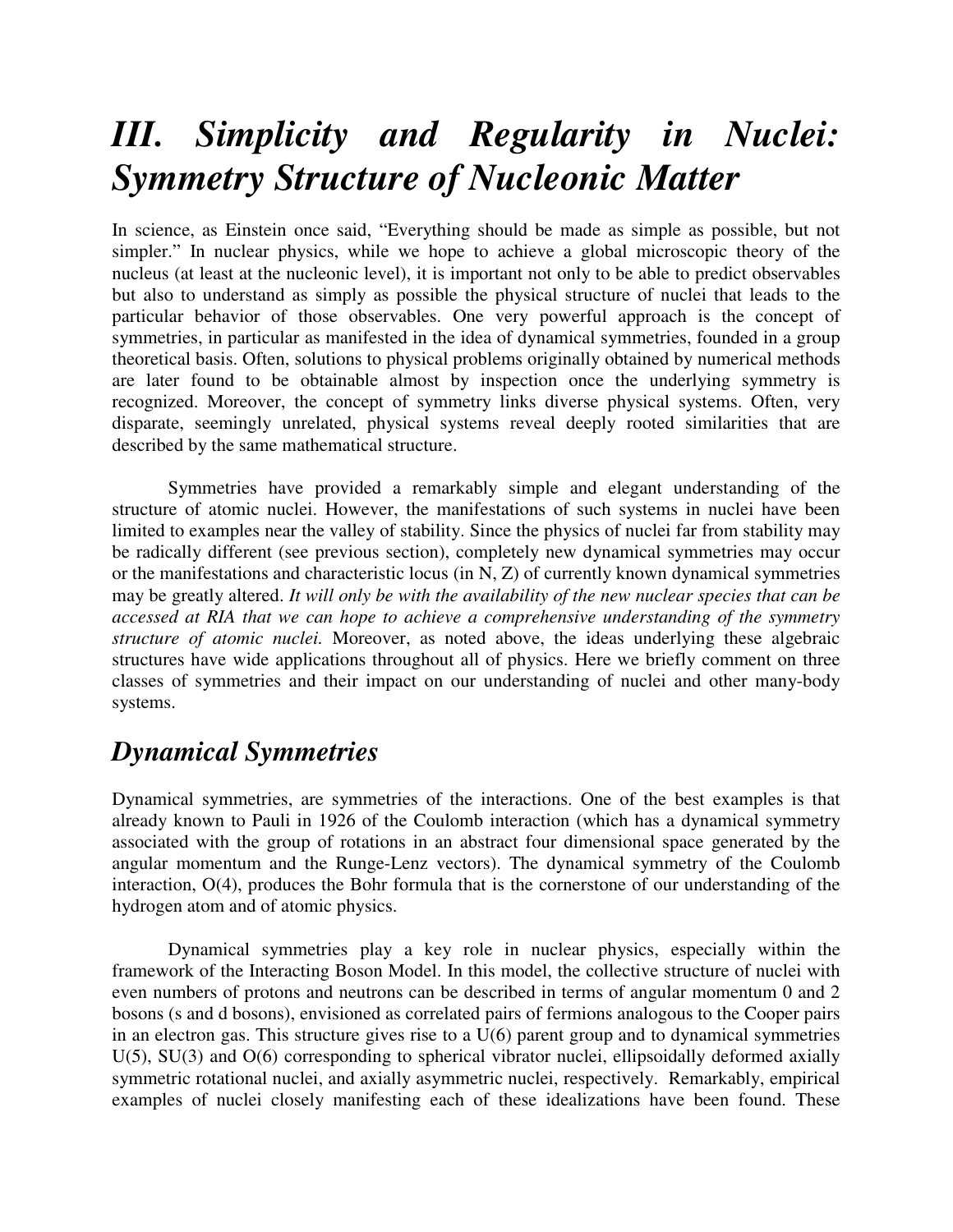benchmarks provide guideposts to the structure of nearly all collective nuclei. The symmetry triangle, illustrated in Fig. 4, provides a structural framework for nuclei. The dynamical symmetries are shown at the vertices, and almost all even-even nuclei can be assigned a symmetry structure and placed somewhere within or on the triangle.

### *Critical Point Symmetries*

The legs of the triangle in Fig. 4 represent transition regions from one symmetry to another. These transitional regions occur in real nuclei as a function of nucleon number, and theoretically, as a function of a coupling constant in the Hamiltonian rather than as a function of the temperature. (A simple example is the phase transition that occurs at zero temperature as a function of the strength of the magnetic field in materials that can be described by the Ising model.) Very recently, an astonishing result has been found in systems at the critical point of quantum phase transitions. Such phase transitions display a very simple behavior: their spectra appear to be well-described simply in terms of properties of special analytic functions. Such descriptions, called critical point symmetries [specifically labeled  $X(5)$  and  $E(5)$  in Fig. 4], are parameter free except for scale. This is particularly noteworthy in view of the fact that, at the critical point, fluctuations are at a maximum and thus one would expect maximal complexity in the spectrum due to the competition of different degrees of freedom (*e.g.,* spherical, deformed configurations in nuclei). Examples of critical point symmetries have now been found experimentally in atomic nuclei.

The concept of critical point symmetry is of interest to other fields of physics. In molecular physics, "shape" phase transitions similar to those observed in nuclei occur. Shapes of molecules are characterized by discrete groups. Examples of molecules sitting precisely at the critical point of "shape" phase transitions have actually been found. The best known is fulminic acid, HCNO, and its isotopic substitution, DCNO. In HCNO, the hydrogen atom sits in a very floppy configuration corresponding to the critical point of the linear to bent transition. Even more dramatic is the situation in a particular electronic state of methinophosphide, HCP. This state has been very recently found from analysis of Franck-Condon intensities to correspond to a quasi-bent configuration and to display all the characteristics of a critical point.

*RIA will provide a fertile ground for the study of phase transitional behavior in nuclei, by giving access to new regions in which nuclear structure is rapidly evolving.* Due to changes in the underlying structure in highly proton-neutron asymmetric nuclei, the character of their phase transitions is likely to be quite different, and offers the opportunity to enrich the study of critical point phenomena in finite systems.

### *Supersymmetries*

This is a complex type of symmetry, originally introduced for particle physics, but which has been suggested as a classification scheme of nuclei as well. The search for supersymmetry is one of the main motivations of all present proposals for particle physics accelerators. Of course, supersymmetry in particle physics is quite different than in nuclear systems. The bosons in the former are fundamental entities, whereas, in nuclei and other many-body systems, the bosons are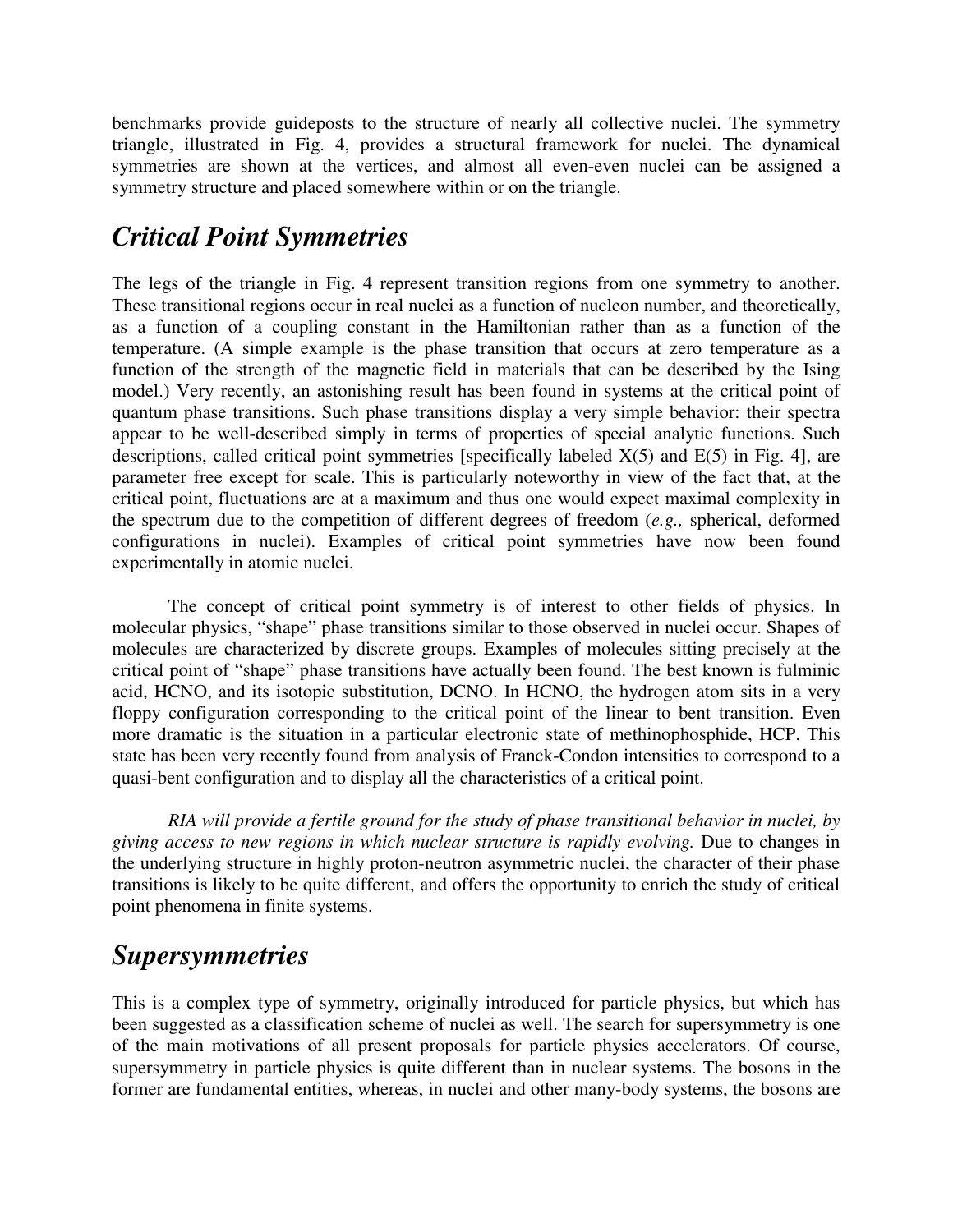composite objects constructed from pairs of fermions. In this respect, the concept of supersymmetry in nuclei is closely allied to applications of this idea in condensed matter systems. Experimental study of the spectra of a quartet of nuclei near <sup>196</sup>Au has recently provided support for the actual existence of nuclear supersymmetry. Of course, with this first example, the study of supersymmetry in nuclei is only in its infancy. *RIA will offer an unequaled opportunity to test if this concept is manifested elsewhere and whether it provides a new route to understanding generally the relationships of "bosonic" and "fermionic" nuclear systems.* Finally, the discovery of supersymmetry in nuclei has stimulated searches for supersymmetry in cuprate materials (high- $T_c$  superconductors) where bosonic (s and d) and fermionic excitations similar to those of nuclei seem to occur.



**Fig. 4.** Symmetry triangle for collective manifestations of nuclear structure showing the dynamical symmetries of the Interacting Boson Model at the vertices and critical point symmetries on the legs. The inserts show the nuclear energy surface as a function of appropriate shape parameters.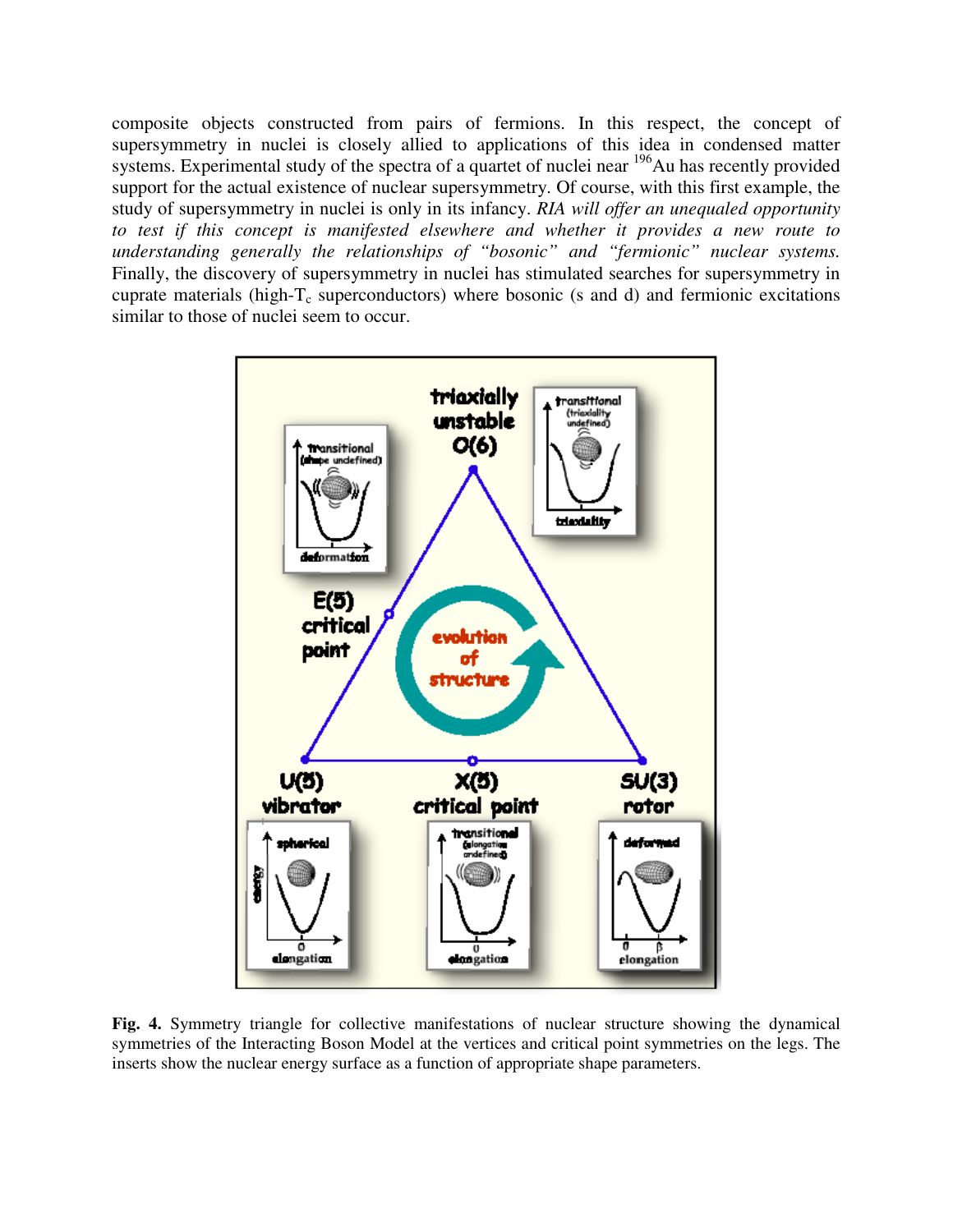# *IV. Understanding the Physical Universe*

### *Linking Femtophysics with the Cosmos*

Mankind has wondered with awe at the cosmos since the beginning of our species. In our era, modern science complements that awe with growing comprehension. And nuclear physics plays an essential and deeply-rooted role in this quest. The structure of nuclei and their interactions control energy generation in stars. They also determine, in a cosmic battle with gravity, the evolution of stellar objects, the synthesis of the elements, and hence the appearance of life itself. As we outline below, data accessible only with RIA will allow us to make a real leap forward in our understanding of the origins and structure of the physical universe.

Throughout the history of the universe, from the third minute on, when the primordial nuclei <sup>1</sup>H and <sup>4</sup>He were formed, nuclei and nuclear structure have defined the development of matter formation. Indeed, already at this beginning era, the instability of nuclei with  $A = 5$  and 8 inhibits nucleosynthesis much beyond  $A = 4$ . The subsequent evolution of the universe has been driven by the interplay between the long range gravitational force, the strong force and the Coulomb interaction. Gravitational forces lead to the clusterization of the primordial matter, creating localized regions of high density. These locations provide the "cauldrons of the cosmos" – the temperature and density conditions necessary for the nuclear reactions and decay processes leading to the formation of the elements, and the explosive hydrodynamic mechanisms for mixing these elements with the interstellar and intergalactic material.

The abundances of the elements are a unique reflection of the underlying nuclear structure. Stellar evolution provides a beautiful example of the evolution of matter channeled by nuclear structure. For two nuclei to fuse, they need enough energy to overcome (or tunnel through) the Coulomb barrier. This barrier increases very rapidly with Z. Hence, stellar energy generation proceeds in a sequence of hotter and hotter, and shorter time scale, nuclear "burning" cycles of reactions and decay processes, up to the iron region. Many of these cycles involve fusion reactions leading to alpha cluster nuclei such as carbon and oxygen. Indeed, the properties of these reactions establish a high carbon/oxygen ratio (and limit the formation of higher order clusters such as silicon), leading to the dominance of carbon-based organic matter within the universe. All these burning cycles are closely correlated to the structure of nuclei. Hence, the microscopy of nucleonic motion impacts the dynamical evolution of stars, and the composition of our universe.

Some of these burning stages already involve reactions with unstable nuclei. These kinds of reactions become even more important in late-stage explosive conditions. Yet, we do not actually know the structure or reaction processes of many of the key nuclei whose properties determine the resulting abundances. *RIA changes all this. We will now have laboratory access to key nuclear reactions involving unstable nuclei. This has every promise of boosting our understanding of the origins of the elements to a qualitatively new level. There is a particular* timeliness to this, since observational astronomy has broken through into a new era itself with sophisticated satellite-based observatories which are providing rich observational data heretofore only dreamt of. However, full exploitation of the opportunity offered by this wealth of new data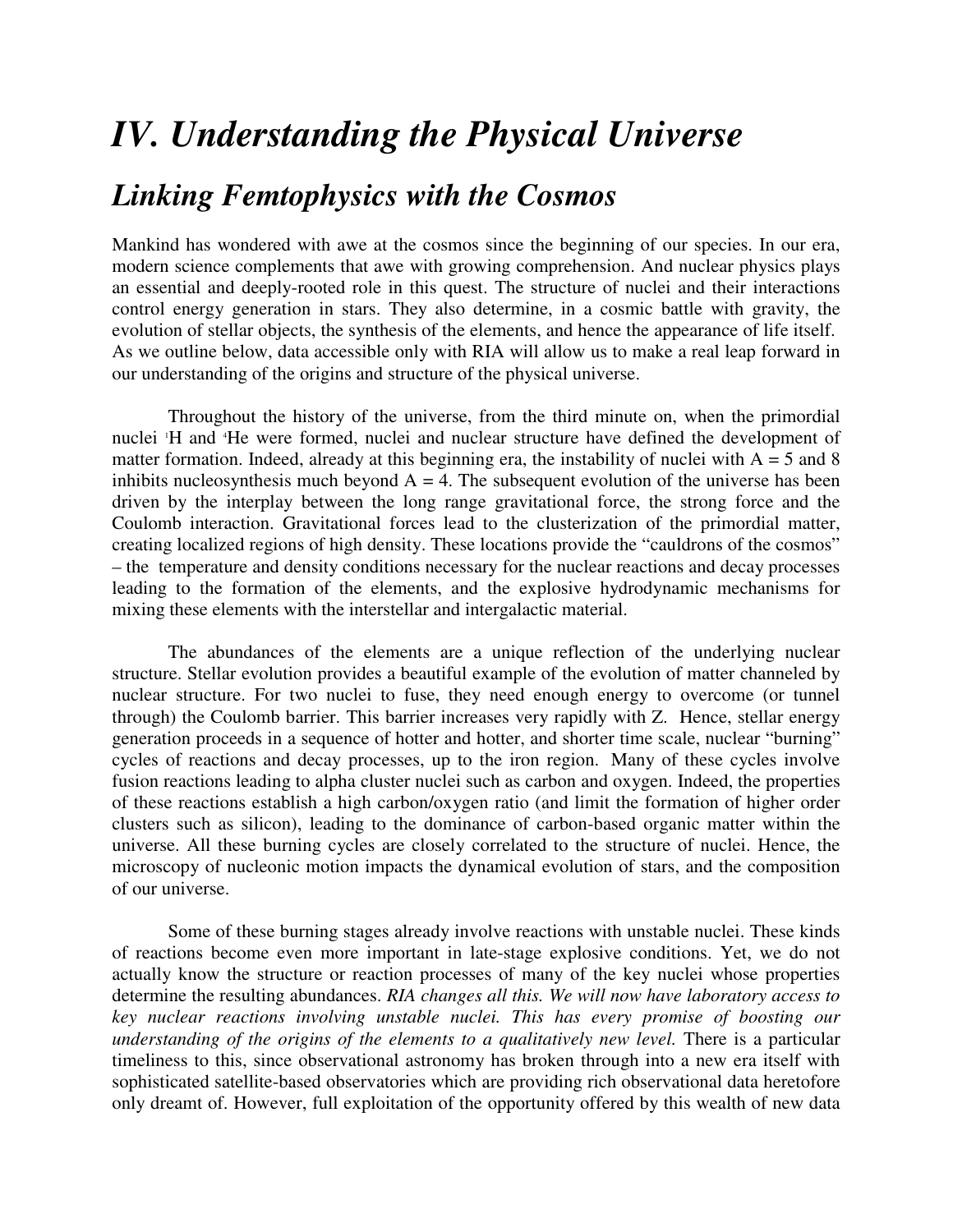is only possible if we understand the nuclear interactions that generate the radiations detected.

We know that the production of nuclei beyond Fe largely takes place in cataclysmic stellar explosions. Remarkably, we do not know what is the principal site. Among the likely candidates are supernova, which are among the most energetic explosions anywhere in the known universe, and they may be the site of the almost instantaneous production of many of the elements above Fe, via the r-process of rapid neutron capture in a very neutron rich environment.

In supernovae, the explosion and emerging shock conditions introduce a new, barely explored, environment for the evolution of nuclear matter and nuclear structure. This mirrors the slow formation of elements during the billions of years of evolution for the universe but on a time scale of seconds. Supernovae-sited nucleosynthesis, in particular the r-process path, is defined by the shell structure of heavy nuclei in neutron-rich regions of the nuclear chart still unknown to us. The effects of structure can be dramatic. For example, r-process calculations assuming normal shell structure reproduce many trends in the observed element abundances, but also exhibit significant discrepancies in specific mass regions. Calculations assuming shell quenching scenarios do much better. Also, fission of very neutron rich heavy nuclei represents the endpoint of the r-process, which is defined by the evolution of nuclear structure towards superheavy nuclei.

A particularly fascinating possible scenario is associated with the onset of the r-process itself. Neutron halo structure near the drip line may drive nucleosynthesis immediately towards the very neutron rich side of the line of stability, eventually controlling the reassembly of heavy elements through the enhanced pairing forces which are thought to govern and stabilize the structure of near-neutron drip line nuclei. Thus, quintessential nuclear structure questions such as quenching of shell structure, the nature of pairing, and possible clusterization within the neutron skin, may severely impact the origin and present distribution of elemental abundances.

*It is clear that data on nuclei in the r-process path, accessible only with RIA, and the improved understanding of the nuclear quantum many-body problem that will follow, thus directly influences our knowledge of element production in the Universe.* It is important to recognize that solving this problem also entails extensive use of modern parallel computing systems and the development of powerful new computational algorithms both for nuclear structure calculations and for modeling cataclysmic stellar explosions. Thus, a three-way synergy exists among the many-body problem, astrophysics, and computational science.

Another type of cataclysmic stellar explosion occurs in accreting binary systems in which a neutron star gathers material from a close companion star. Accretion feeds light hydrogen and helium isotopes into a high density temperature environment. Alpha clustering and rapid proton reactions produce nuclei up to  $A \sim 100$ . In addition, the process leads to truly exotic forms of bulk nuclear matter as the accreted matter sinks into the neutron star. For example, crystallization of heavy nuclei into a *bcc* lattice structure within a near superfluid neutron environment at extreme densities may lead to the disappearance of the deflecting Coulomb forces allowing pycno-nuclear fusion processes to emerge as a new heat source within the neutron star crust. The fate of the ashes, the neutronization and crystallization of matter, and the emergence of new energy sources at extreme conditions unlocks a new frontier in nuclear physics.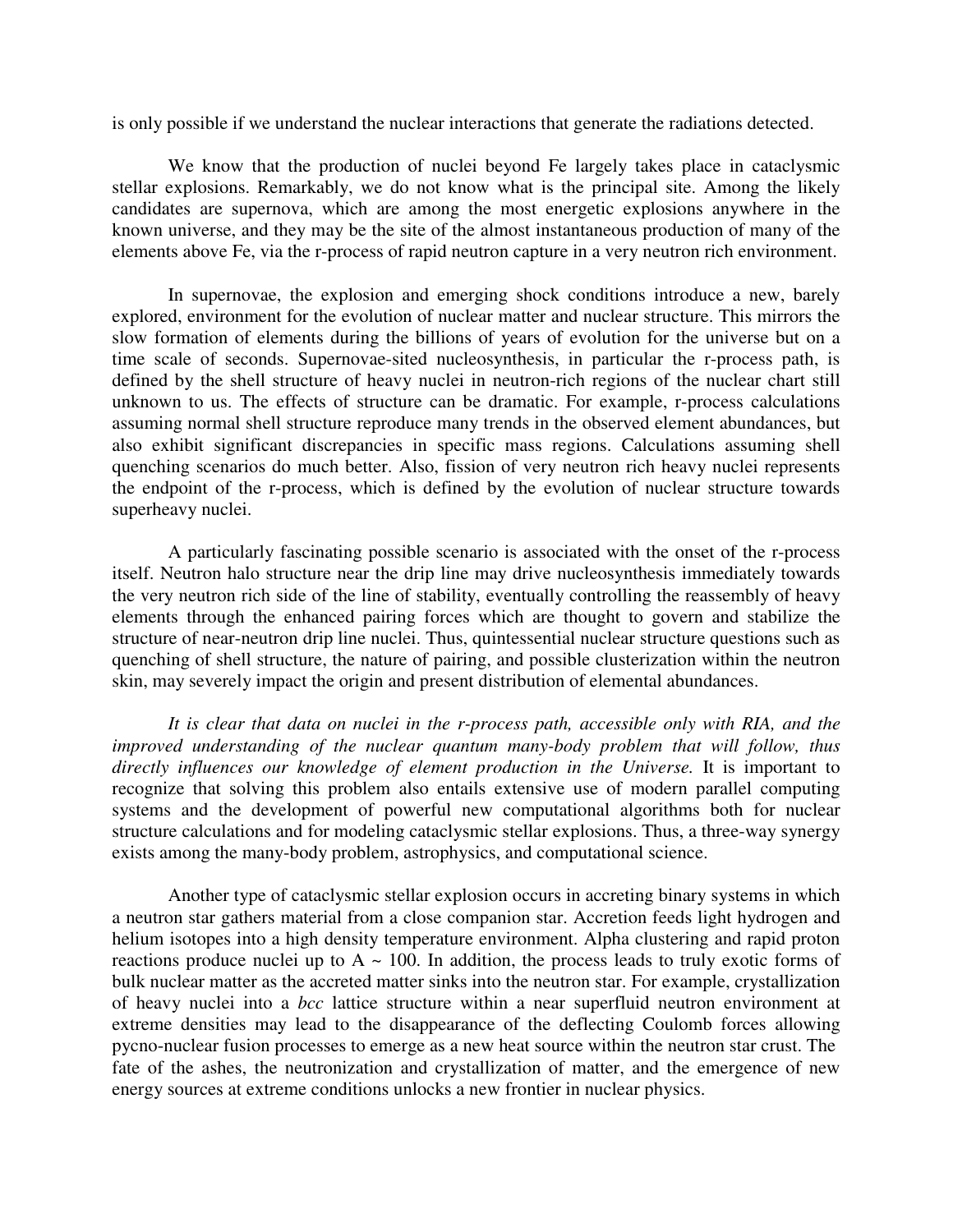### *Linking Finite Nuclei with Stellar Matter*

### *Neutron Stars*

Neutron stars are of intense interest in nuclear physics for another reason. They are themselves a form of bulk nuclear matter -- the largest nuclei, as they have been called. Remarkably, though neutron stars are complex, multi-layered structures that are 18 orders of magnitude larger than nuclei, they share common features with the most neutron rich species. Indeed, the neutron skins in such nuclei simulate the liquid mantles of neutron stars that lie below a lower density, possibly crystalline, outer solid crust.

To put this into perspective, Fig. 5 surveys the phases of nuclear objects as a function of their proton-neutron asymmetry and the nucleonic density. The full panoply of bound nuclei comprises the vertical ellipse. Densities accessible with different reactions, and the properties of neutron star layers, are indicated.



**Fig. 5.** The territory of various domains of nucleonic matter characterized by the neutron excess and the nucleonic density. RIA will provide a unique capability for accessing very neutron-rich nuclei -- our best experimentally accessible proxies for the bulk neutron rich matter in the neutron star crust. RIA will also enable us to compress neutron-rich matter in order to explore the nuclear matter equation of state - essential for the understanding of supernovae and neutron stars. (Based on Pethick and Ravenhall, Annu. Rev. Nucl. Part. Sci. 45, 429 (1995).)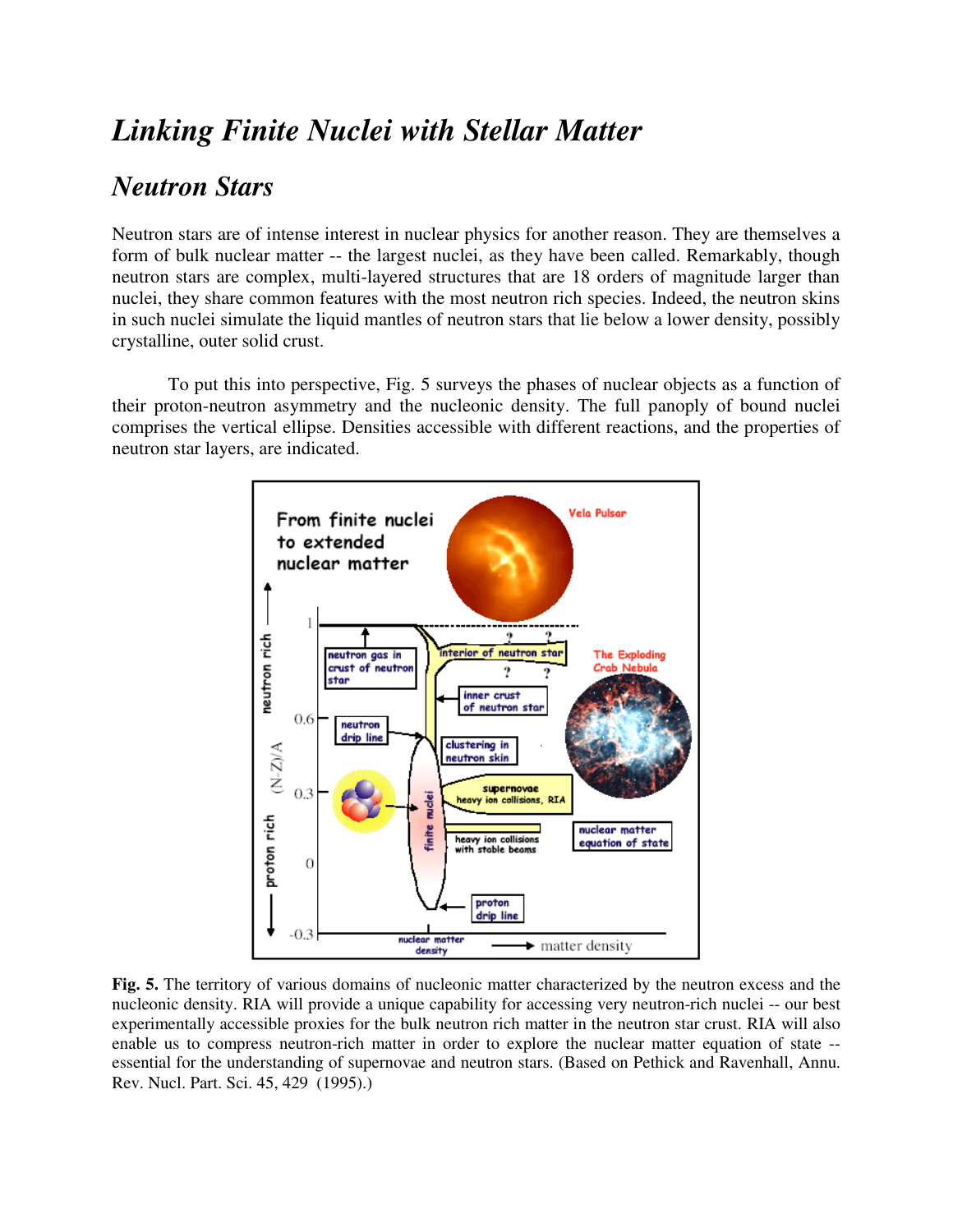Neutron stars are exotic neutron-packed stars with large density variations from well below to well above nucleon densities. They are "laboratories" of extreme states of matter, perhaps containing (superfluid) neutrons and protons, hyperons, boson condensates, deconfined superconducting quarks, and strange matter, enveloped by a solid crust of nonuniform neutronrich matter. The crust of a neutron star is believed to have a "pasta"-like structure, made of nuclei. The specific structure and properties of the crust are known qualitatively at best, due to the lack of a reliable nuclear density functional. Some authors claim that the structure of the crust is that of a crystal lattice, therefore rather stiff, others that that structure is amorphous, and still others claim that one is perhaps dealing with a new type of liquid crystal structure.

Here is where RIA will help. If nuclei with large neutron excesses are studied, in which the exterior "mantle" (skin) of the nucleus is essentially neutronic, we might be able to better extrapolate to the physics of neutron stars. The thickness of the nuclear skin depends on the pressure of neutron-rich matter. The same pressure supports a neutron star against gravity. Thus, models of nuclei with thicker neutron skins, when applied to neutron stars, often yield larger stellar radii. The phase transition from solid to liquid depends on the properties of neutron-rich matter. Indeed, a high pressure implies that the energy rises rapidly with density. Thus a high pressure typically implies that the solid-crust  $\rightarrow$  liquid-mantle transition boundary occurs at a relatively low density. This in turn means that the crust itself is thinner. Qualitatively, at least, these same features are replicated in extremely neutron-rich nuclei. *Therefore, measurements of neutron skins and radii with RIA may have important implications for neutron-star properties. RIA will help us build an intellectual bridge between finite nuclei and bulk nucleonic matter.*

The nuclear equation of state (EOS) describes the possibility of compressing nuclear matter. It plays a central role in nuclear structure, and in heavy ion collisions. It also determines the static and dynamical behavior of stars, especially in supernova explosions and in neutron star stability and evolution. Unfortunately, our knowledge of the EOS, especially at high densities and/or temperatures, is very poor. In nuclear collisions at RIA induced by neutron-rich nuclei, a transient state of nuclear matter with an appreciable neutron-to-proton asymmetry, as well as large density, can be created. This will offer the unique opportunity to study the N/Z-dependence of the EOS, crucial for the supernova problem.

*RIA will be the terrestrial proxy for normal stellar objects, supernovae and accreting neutron star crust environments, probing nuclear matter and nuclear phase conditions at and possibly beyond the boundaries of stability. RIA provides the intellectual link between the physics of the high temperature matter in the early universe, the physics of neutron stars, and the physics of nuclear matter at ideal gas phase conditions in the core of stars. Present facilities only scratch at the limits of stability; RIA will be the tool to reach beyond these limits.* 

*It is via this theme and its challenge to understand the universe that the strongest possible links appear between femtophysics at the nuclear level and giga-physics at a universal scale. We cannot understand the universe without understanding the nucleus, in particular, the manifestations of nuclear species that only RIA will provide.*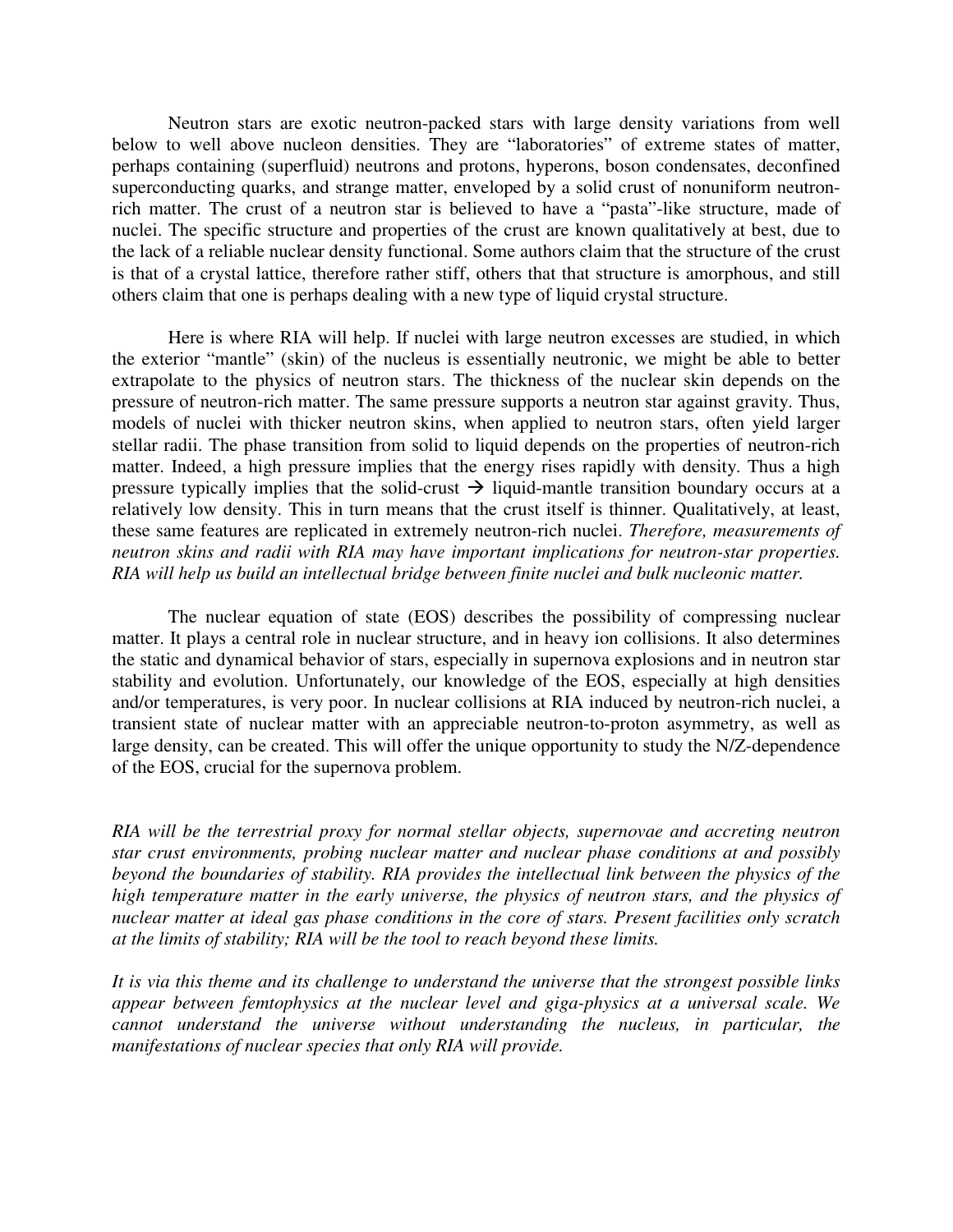### *V. Testing Fundamental Laws of Physics*

The persistence of the basic symmetries of the underlying Standard Model governing the constituents of nucleons should have observable consequences in even the most complex of nuclear systems. Exploring the limits of these symmetries is an adventure that could lead us to answer some of the most fundamental puzzles in nature.

 By definition the most fundamental theory must be rigorous and applicable without exception. The most fundamental theory must confront relentless experimental attack, this is the only way to make progress. Numerical consistencies need to be tested with ever increasing experimental precision. The history of physics validates this approach with the lesson of previously superceded paradigms.

Tests of such ideas can be performed both at high and low energy. For example, at high energy, the discovery of new particles, such as supersymmetric partners of the known fundamental bosons and fermions, could possibly signal large enough CP-violations to account for the matter-antimatter asymmetry in the universe. Assuming CPT invariance holds, violations of CP invariance implies violation of T invariance and this can be tested at low energy by the discovery of electric dipole moments (EDM) of particles or atoms. Similarly, parity violation can be studied at low energy in both atomic and nuclear systems. Low and high energy tests of fundamental symmetries and of physics beyond the Standard Model are complementary. Given the importance of such studies, the miniscule size of the effects, and the extreme difficulty of the experiments, it is essential to probe the underlying principles of physics in the full realm of quantum systems using independent yet complementary experimental techniques. *In this area of precision tests, nuclei offer superb opportunities because of the variety of nuclear systems potentially available and because of the amplification effects on violations of fundamental symmetries that specifically chosen nuclides can offer. And in many cases, only RIA can provide sufficient quantities of the key isotopes.*

As an important example, the availability of specific heavy nuclei from RIA will greatly enhance studies of parity violation. In studying such small effects, it is useful to exploit the fact that the parity-violating part of the electron-nucleus interaction scales at least as fast as  $Z^3$ . Moreover, alkali atoms are often ideal because their simple atomic structure allows reliable calculations of the atomic levels. Finally, there are subtle theoretical corrections that are required but which are not precisely known. However, they generally depend on Z rather than N, and hence, if long series of isotopes (same Z) are compared, these theoretical uncertainties can be largely cancelled out. Previously, an important measurement was that in the Cs alkali atom. The next heavier alkali is Fr, where the effect is 18 times larger. Francium, like all of the actinide systems, has no stable isotopes. However, a facility like RIA can provide not only large amounts of Fr for use in advanced laser and ion traps that confine these isotopes for experiments, but can also do so over a sequence of isotopes which is essential for truly sensitive tests.

To give another example, violations of the symmetry of basic fundamental laws under reversal of the arrow of time seem to be too small by a factor of about a million to explain why the universe is composed mostly of matter, rather than matter and antimatter together. This riddle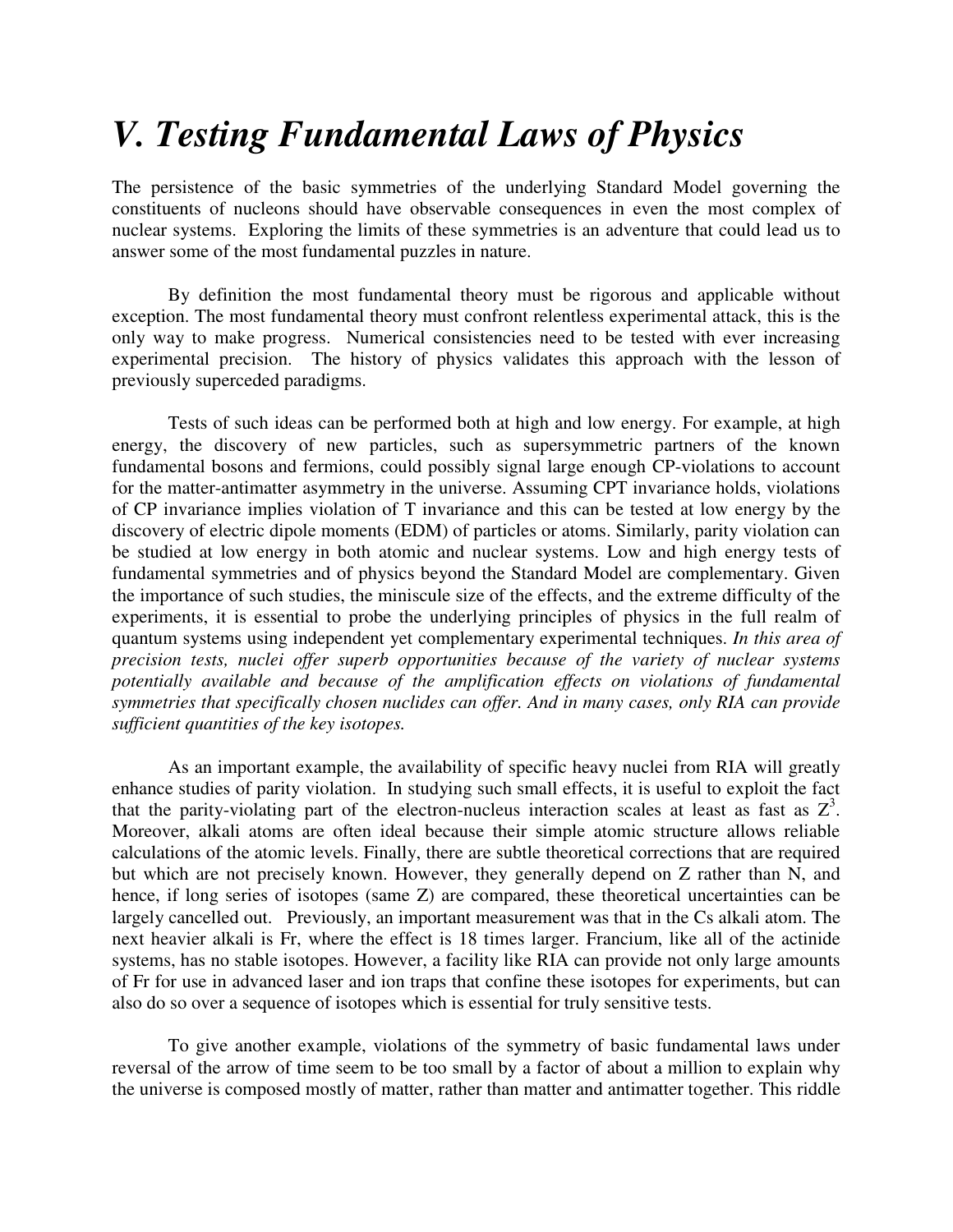has led experimentalists to compose elaborate experiments to search for the missing symmetry breaking. If the Standard Model as presently configured is true, these searches will be in vain and the unexplained circumstance of a matter-dominated universe will remain. However, the discovery of an electric dipole moment, a polar displacement of electric charge, in a nucleus, atom or molecular system could provide us with the missing piece of the puzzle. Nuclear structure effects can greatly enhance such studies. Odd-A nuclei, especially isotopes of Rn and Ra, with octupole shapes (these are reflection asymmetric pear-shaped nuclei that occur only rarely and only in special regions of the nuclear chart) have level spectra with close-lying parity doublets of nearly degenerate levels of opposite parity and the same angular momentum. Such many-body correlations can enormously enhance searches for EDMs. The relevant nuclei should be readily accessible with RIA.

*To summarize, the origins of RIA's advantages for tests of fundamental physics are highly varied. In some cases, it is access to higher Z elements of special atomic systems, and the availability of long sequences of isotopes with the same atomic number, that allows one to reduce theoretical uncertainties in interpreting the experimental results. In other cases it is specific nuclear structure effects that enhance the sensitivity of experiments.*